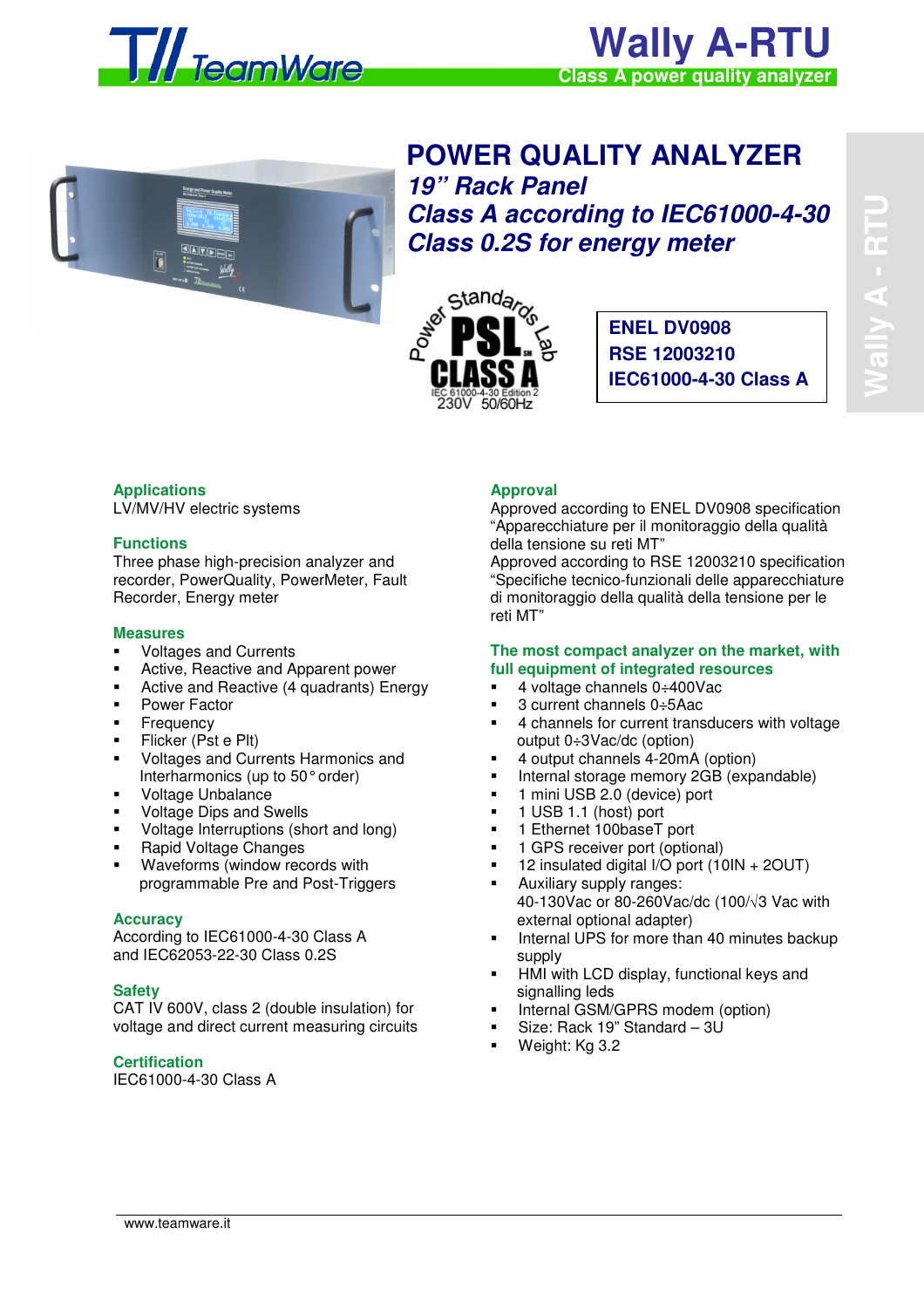# **Specifications**

## **Power Supply**

Voltage: 80÷275 Vac/dc - 50/60Hz Power consumptions: 20 VA Battery: 12 V 0.8Ah Pb sealed Battery operating time: 30 minutes, self-limited

## **Voltage input channels**

Channels: 4 Single range up to 600 Vac/dc Permanent overload: +100% Udin Type: resistor network Impedance: 1 MOhm (L4: 150 kOhm) Pluggable terminal blocks pitch 7,62 mm

## **Direct input Current channels**

Channels: 3 Range: 0÷5 Aac Permanent overload: +100% Type: Internal current transformer Pluggable terminal blocks pitch 7,62 mm

## **Current channels from transducers (option)**

Channels: 4 Range: 0÷3 Vac/dc Permanent overload: +50% Type: resistor network Impedance: 1 Mohm Pluggable terminal blocks pitch 3.81 mm

#### **Measurement method**

Synchronous sampling with phase locking Bandwidth: -3dB  $\dot{\omega}$  6,4 kHz A/D converter resolution: 16 bit Sample rate: 25,6 ksample/sec. Compliance: EN61000-4-30 Class A

## **Accuracy (@25 °C, 45-65Hz)**

Voltage:  $\pm 0.1\%$  U<sub>din</sub> from 10% to 150% U<sub>din</sub> Current: ±0.1% Idin from 10% to 150% Idin Frequency: ±0.01% reading Harmonics: ±0.5 reading for THD > 0.5%

## **Digital Input/Output (option)**

10 insulated digital inputs 1 digital input for busbar coupler 2 insulated digital output

#### **Analog Output (option)**

4 insulated analog output: 4-20mA range

#### **User interface**

Led: On, Battery status, Modem status Battery charge indication (5 leds) Display: alphanumeric LCD, 4 raws/20 characters Keyboard: n. 6 functional keys

## **Ethernet Port**

Type: 100baseT Connector: RJ45

## **USB 1 Port (option)**

Type: Host 1.1 Interface for: external storage media, Wi-Fi communication adapter, external modem

#### **USB 2 Type**

Type: Device 2.0 Personal Computer data interface

# **Clock-Calendar**

Format: yyyy/mm/dd hh:mm:ss.msec Accuracy: better than 1 second/day without GPS better than 16.67 ms/day from UTC with GPS External time synchronization sources: GPS receiver mod GTS9000 (optional)

#### **Enclosure**

Size: rack 19" , 3U Weight: 3,2 Kg

# **Safety**

Meets EN61010-1 Double insulated power supply Voltage and current inputs: CAT IV / 600V class 2 (double insulation) Degree of protection: IP40 (connection compartment IP20)

## **EMC**

Emissions: EN61000-6-3 (residential) Immunity: EN61000-6-2 (industrial) and EN61236-1

## **Environmental conditions**

Operating temperature: -10 +50 °C Storage temperature: -25 +60 °C Humidity: 85% non-condensing

## **GSM/GPRS/UMTS Modem (option)**

Modem type: Internal, Quadband 850/900/1800/1900 MHz Networking: GSM and GPRS/UMTS Internal antenna Optional external antenna SIM holder accessible

#### **GTS 90xx GPS receiver (option)**

GPS receiver for time synchronization (antenna must be placed outside)

#### **Clamps current transducers (option)**

Clamp current transducers with voltage output 3V